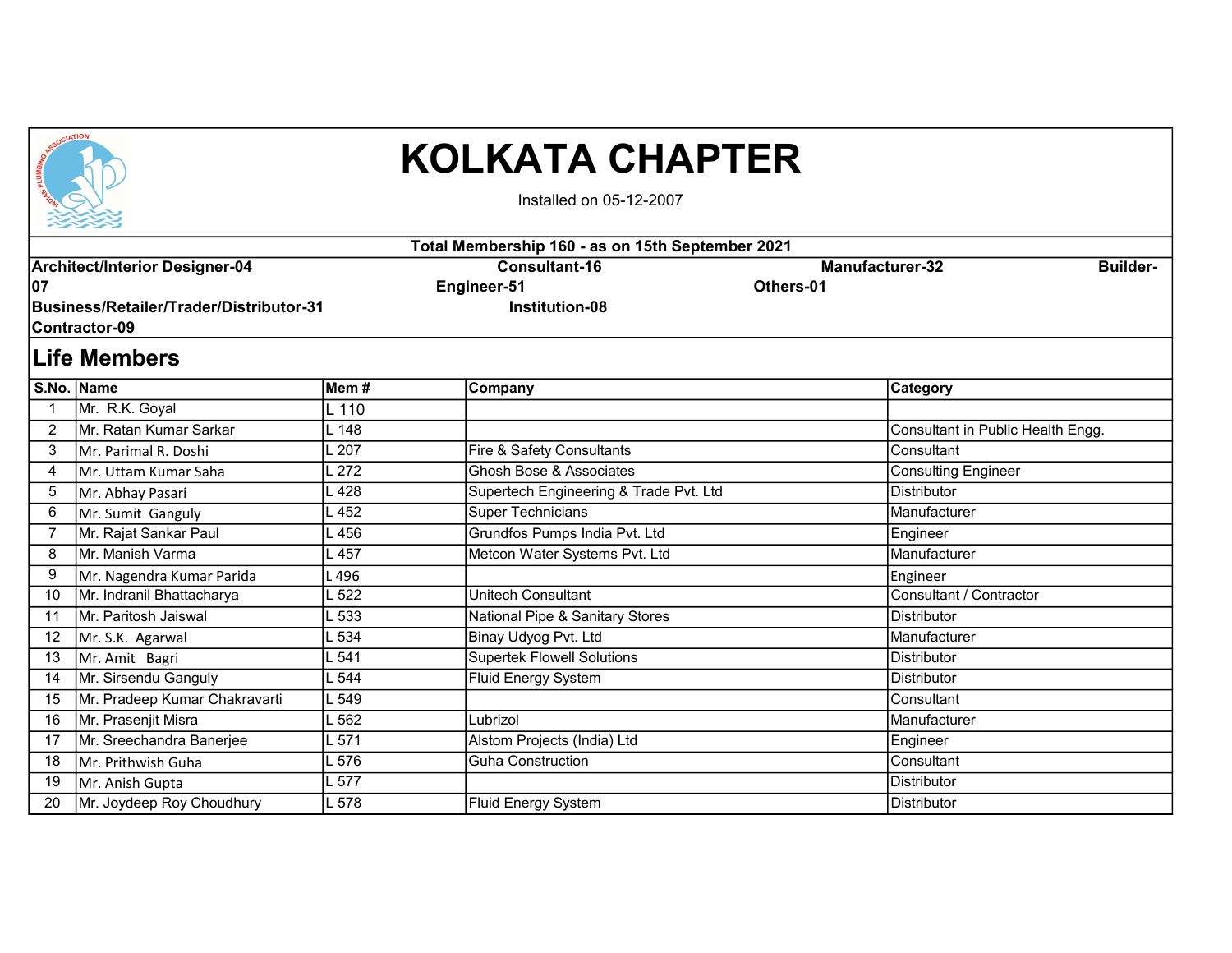| 21 | Mr. Tapas Gupta               | L 579               | <b>DLF Retail Developers Ltd</b>                        | Engineer                           |
|----|-------------------------------|---------------------|---------------------------------------------------------|------------------------------------|
| 22 | Mr. Ashish Sarawgee           | $-580$              | A&B Corp                                                | <b>Distributor</b>                 |
| 23 | Mr. Suvendu Senapati          | 581                 | Neelachal Ispat Nigam Ltd                               | Engineer                           |
| 24 | Mr. Siddharth Sethia          | 593                 | C. Sethia & Co                                          | <b>Distributor</b>                 |
| 25 | Mr. Mohd. Faizul Azam         | 598                 | Unique Pipetech                                         | <b>Distributor</b>                 |
| 26 | Prof. Dr. Asis Mazumdar       | $-657$              | School of Water Resources Engg.                         | Engineer                           |
| 27 | Mr. Sunil Kumar Gopal         | L757                | <b>Voltas Limited</b>                                   | Engineer                           |
| 28 | Mr. Shibaji Biswas            | L 884               | Larsen & Toubro Limited ECC                             | Engineer                           |
| 29 | Mr. Ramaprasun Mitra          | L 919               | Sanitary Syndicate (P) Ltd                              | Engineer                           |
| 30 | Mr. Goutam Mukhopadhyay       | L 933               | Unique & Co.                                            | Manufacturer                       |
| 31 | Mr. Ajit Kumar Gupta          | $-935$              | R.N. Tagore International Institute of Cardiac Sciences | Engineer                           |
| 32 | Mr. Madhusudan Ajitsaria      | 945                 | <b>Agarwal Pipe &amp; Fittings</b>                      | <b>Distributor</b>                 |
| 33 | Mr. Kamod Kumar Jha           | $-948$              | Ahluwalia Contracts (I) Ltd.                            | Engineer                           |
| 34 | Mr. Sudeep Chadha             | $\sqrt{949}$        | Chadha Design Pvt. Ltd                                  | Consultant                         |
| 35 | Mr. Nilangshu Bhusan Basu     | L954                | The Kolkata Municipal Corporation                       | Engineer                           |
| 36 | Mr. Sudip Das                 | L964                | Sanitary Syndicate (P) Ltd                              | Engineer                           |
| 37 | Mr. Rajesh Agarwal            | L973                | Savoir Faire Marketing Co.                              | <b>Distributor</b>                 |
| 38 | Mr. Kailash Nath Gupta        | _978                | Dhiraj Industries & Sales Co.                           | <b>Distributor</b>                 |
| 39 | Mr. Devasis Ghosh             | L 979               | The Woodsmith's                                         | Manufacturer                       |
| 40 | Mr. Umesh Ramesh Thacker      | L 996               | Shiva Enterprises                                       | Distributor                        |
| 41 | Mr. Sandip Kumar Roychoudhury | L1018               | Sanitary Syndicate (P) Ltd                              | Contractor                         |
| 42 | Mr. A.K. Mishra               | L1049               | A.K. Mishra                                             | Contractor                         |
| 43 | Mr. Dipak Barma               | L1058               | Dyhir Engineers Pvt. Ltd                                | Consultant                         |
| 44 | Mr. Ravi Himmatramka          | L1062               | Ravi Enterprises                                        | <b>Distributor</b>                 |
| 45 | Mr. Shankar Chandra Dey       | L1063               | S.C. Dey & Co. Pvt. Ltd                                 | Contractor                         |
| 46 | Mr. Prakash Jain              | L1066               | <b>Impex Machinery Corporation</b>                      | <b>Distributor</b>                 |
| 47 | Mr. Manoj Chakravorti         | L1072               | <b>Engineering Consultancy Services</b>                 | Consultant                         |
| 48 | Mr. Nilanjan Das              | L1078               | Techno Services Engg. Systems Pvt. Ltd                  | <b>Distributor</b>                 |
| 49 | Mr. Nikunj Berlia             | L1079               | Sun Sales Agency                                        | <b>Distributor</b>                 |
| 50 | Mr. Subrata Sarkar            | L1099               | Subrata Sarkar                                          | Contractor                         |
| 51 | Mr. Dibya Kanti Chakravarti   | L1125               | Parsons International                                   | Engineer                           |
| 52 | Mr. Sekhar Dey                | $\overline{L}$ 1155 |                                                         | <b>Consultant Fire Engineering</b> |
| 53 | Mr. Pratap Kundu              | L1182               | Trans Organics (India) Pvt. Ltd                         | Engineer                           |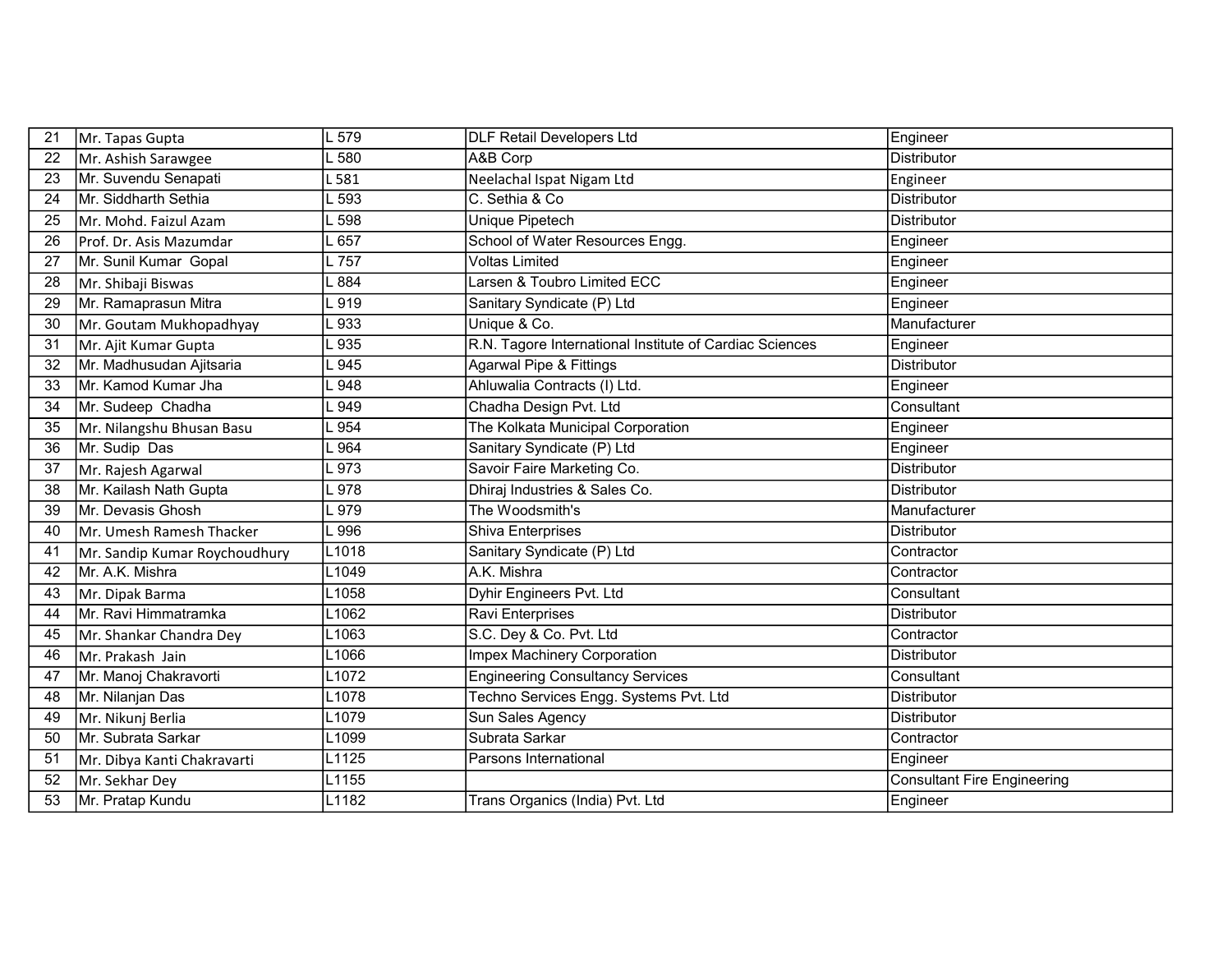| 54 | Mr. Krishna Kumar Agarwal    | L1183                | Krishna Plastpipes Pvt. Ltd             | Manufacturer                  |
|----|------------------------------|----------------------|-----------------------------------------|-------------------------------|
| 55 | Mr. Ashok Kumar Ghosh Roy    | L1201                | Profile India Development               | Consultant                    |
| 56 | Mr. Samiran Banik            | L1256                | <b>Indecorus Consultant</b>             | Architect                     |
| 57 | Mr. Sunil Kumar Bansal       | L1428                | <b>Utkarsh Tubes &amp; Pipes Ltd</b>    | Manufacturer                  |
| 58 | Mr. Manish Tibrewal          | L1431                | Activ Consulting Engineers (I) Pvt. Ltd | Consultant                    |
| 59 | Mr. Supriyo Sen              | L-1458               | Devson Projects                         | Engineer                      |
| 60 | Mr. Sandeep Modi             | L-1469               | Rinki Plastics Pvt. Ltd                 | Manufacturer                  |
| 61 | Mr. Mahabir Banka            | L-1485               | Yours Projects Pvt. Ltd                 | <b>Builder</b>                |
| 62 | Er. Adil Mohammed            | $L-1514$             | P.H.E.D., Odisha                        | Engineer                      |
| 63 | Mr. Harsh V. Agarwal         | $L-1525$             | Ori-Plast Ltd.                          | Manufacturer                  |
| 64 | Mr. Shibaji Roy              | L-1527               | M.L. Roy & Co. Sanitations Pvt. Ltd     | <b>Distributor</b>            |
| 65 | Mr. Soumen Koley             | L-1528               | Koley Valves Corporation                | Manufacturer                  |
| 66 | Mr. Pinaki Mukherjee         | L-1576               | Alcon Syndicate                         | Contractor                    |
| 67 | Mr. Jayanta Ghose            | L-1596               | Jiwansaagaaar Realty Pvt. Ltd.          | Engineer                      |
| 68 | Mr. Indrajeet Samal          | L-1628               |                                         | Consultant                    |
| 69 | Mr. Manu S                   | L-1666               | Groundfos Pumps I Pvt Ltd               | Distributor                   |
| 70 | Mr. Ashish Bhuwalka          | $\overline{L}$ -1701 | <b>Hindustan Enterprises</b>            | Partner                       |
| 71 | Mr. Moni Mohan Hazra         | L-1702               | Sree Krishna Engineering Works          | Proprietor                    |
| 72 | Mr. Rai Sanjay Kumar Sinha   | L-1767               | The Supreme Industries Limited          | Professional                  |
| 73 | Mr. Arindam Sen              | $L-1768$             | The Supreme Industries Limited          | Professional                  |
| 74 | Mr. Subhash Kumar Fatehpuria | L-1978               | <b>Agarwal Pipe &amp; Fittings</b>      | Trader                        |
| 75 | Mr. Sujoy Mukherjee          | $L-2018$             | Om Casting                              | Trader                        |
| 76 | Mr. Nikhil Agarwal           | L-2063               | <b>Binay Udyog Pvt Ltd</b>              | Manufacturer                  |
| 77 | Mr. Shubhadip Roy            | L-2087               | ML Roy & Co. Sanitations Pvt Ltd.       | Engineer                      |
| 78 | Mr. Ashok Garg               | L-2105               | <b>Garg Trading Company</b>             | Builder/Trader                |
| 79 | Mr. Kamalak Kannan V         | $L-2142$             | Grundfos Pumps India Pvt. Ltd.,         | <b>Distributor</b>            |
| 80 | Mr. Subharun Banerjee        | L-2156               | Qualicom Solutions Pvt. Ltd.,           | Manufacturer                  |
| 81 | lMs. Shabnam Alam            | L-2240               | Dots                                    | Archiect/Int. Designer        |
| 82 | Mr. Akash Chakraborty        | L-2646               | Merlin Group                            | Engineer                      |
| 83 | Mr. Mongal Routh             | L-2647               | C Sethia & Co.,                         | Archiect/Interior Designer    |
| 84 | Mr. Mainak Dutta             | L-2648               | Shapoorji Pallonji Real Estate          | Engineer                      |
| 85 | Mr. Sujit Kumar Jha          | L-2649               | Merlin Projects Limited                 | Engineer                      |
| 86 | Mr. Sri Kant Sharma          | L-2650               | Merlin Projects Limited                 | Builder/Real Estate Developer |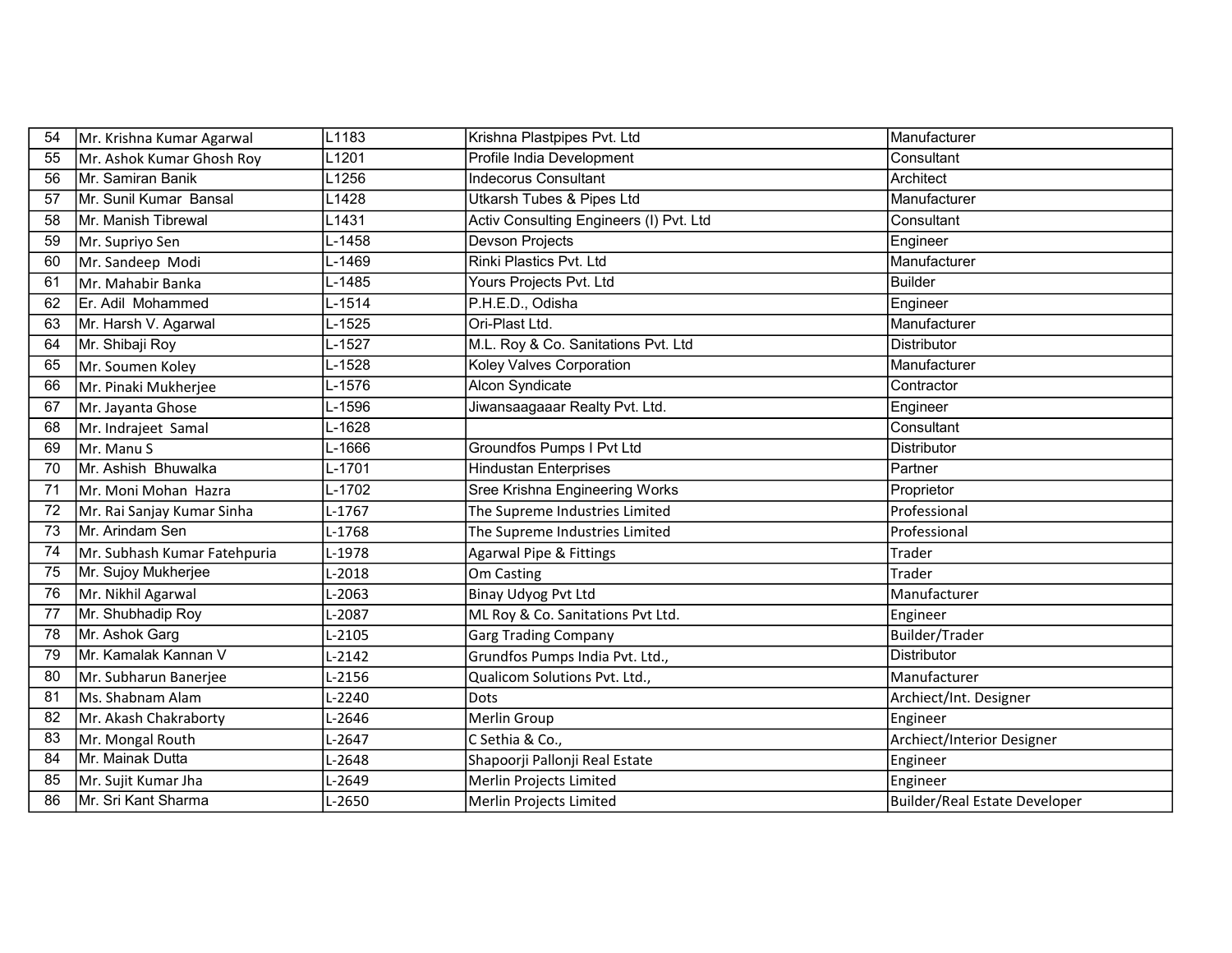| 87  | Ms. Ina Pal                      | L-2651            | Fluid Energy System Pvt. Ltd,                       | Engineer                                   |
|-----|----------------------------------|-------------------|-----------------------------------------------------|--------------------------------------------|
| 88  | Mr. Sukamal Manna                | L-2652            | Merlin Group                                        | Engineer                                   |
| 89  | Mr. Ayan Karmakar                | L-2653            | Merlin Group                                        | Engineer                                   |
| 90  | lMr. Kailash Naskar              | L-2654            | Merlin Group                                        | Engineer                                   |
| 91  | Mr. Manojit Chatterjee           | L-2655            | Fluid Energy System Pvt. Ltd,                       | Engineer                                   |
| 92  | Mr. Subhas Chandra Pal           | .2656             | The Kolkata Museum of Modern Art (KMOMA)            | Engineer                                   |
| 93  | İMs. Manisha Banik               | L 2657            | <b>MAB</b> Incorporation                            | Engineer                                   |
| 94  | Mr. Samir Mandal                 | 2658              | Saltlake Institute of Engineering & Management      | Institute                                  |
| 95  | ∣Ms. Sumi Rana                   | L 2659            | Saltlake Institute of Engineering & Management      | Institute                                  |
| 96  | Dr. Gourang Banerjee             | .2660             | Jadavpur University                                 | Institute                                  |
| 97  | Mr. Deepanjan Chakraborty        | . 2661            | Merlin Group                                        | Engineer                                   |
| 98  | Mr. Sourav Nandy                 | .2662             | Shapoorji Pallonji Real Estate                      | Builder/Real Estate Developer              |
| 99  | Mr. Jagannath Daripa             | .2663             | Shapoorji Pallonji Real Estate                      | <b>Builder/Real Estate Developer</b>       |
| 100 | Mr. Prasun Mukherjee             | 2664              | Shree Ramkrishna Instite of Science & Technology    | Institute                                  |
| 101 | Mr. Ayon Bhattacharjee           | .2665             | Shapoorji Pallonji Real Estate                      | <b>Builder/Real Estate Developer</b>       |
| 102 | Mr. Shibashis Chakraborty        | L <sub>2666</sub> | Sanitary Syndicate Pvt. Ltd.,                       | Contractor                                 |
| 103 | Mr. Prartha Pratim Bhattacharjee | L 2667            | Sanitary Syndicate Pvt. Ltd.,                       | Contractor                                 |
| 104 | Mr. Subha Karmakar               | 2668              | Shapoorji Pallonji Real Estate                      | Engineer                                   |
| 105 | Mr. Suvendu Maity                | 2669              | C Sethia & Co.,                                     | Engineer                                   |
| 106 | Mr. Tanmay Pathak                | .2670             | Shapoorji Pallonji Real Estate                      | Engineer                                   |
| 107 | Mr. Monojit Santra               | L 2671            | Merlin Group                                        | Engineer                                   |
| 108 | Mr. Suman Saha                   | L-3892            | Sterling And Wilson Pvt. Ltd.                       | Engineer                                   |
| 109 | Mr. Subhranshu Bandyopadhyay     | L-3893            | Sterling And Wilson Pvt. Ltd.                       | Engineer                                   |
| 110 | Ms. Anupriya Ghosh               | L-3894            | <b>Bluestar Limited</b>                             | Engineer                                   |
| 111 | Mr. Avinash Kumar Mishra         | L-3895            | <b>Bluestar Limited</b>                             |                                            |
| 112 | Ms. Ipsita Maitra                | L-3896            | Swami Vivekananda Institute of Science & Technology | Engineer, Educational/Training Institution |
| 113 | Mr. Sourav Guha Roy              | L-3897            | Swami Vivekananda Institute of Science & Technology | Engineer, Educational/Training Institution |
| 114 | Ms. Priyanka Roy                 | L-3898            | University                                          | Architect/Interior Designer, Engineer,     |
| 115 | Mr. Asim Mazumder                | L-3899            | University                                          | Architect/Interior Designer, Engineer,     |
| 116 | Mr. Bikramjit Sen                | L-3900            | Bengal Peerless Housing Development Co. Ltd.        | Engineer                                   |
| 117 | Mr. Nilanjan Chowdhury           | $-3901$           | Bengal Peerless Housing Development Co. Ltd.        | Architect/Interior Designer                |
| 118 | Mr. Shuvam Kangsa Banik          | L-3902            | <b>Voltas Limited</b>                               | Engineer                                   |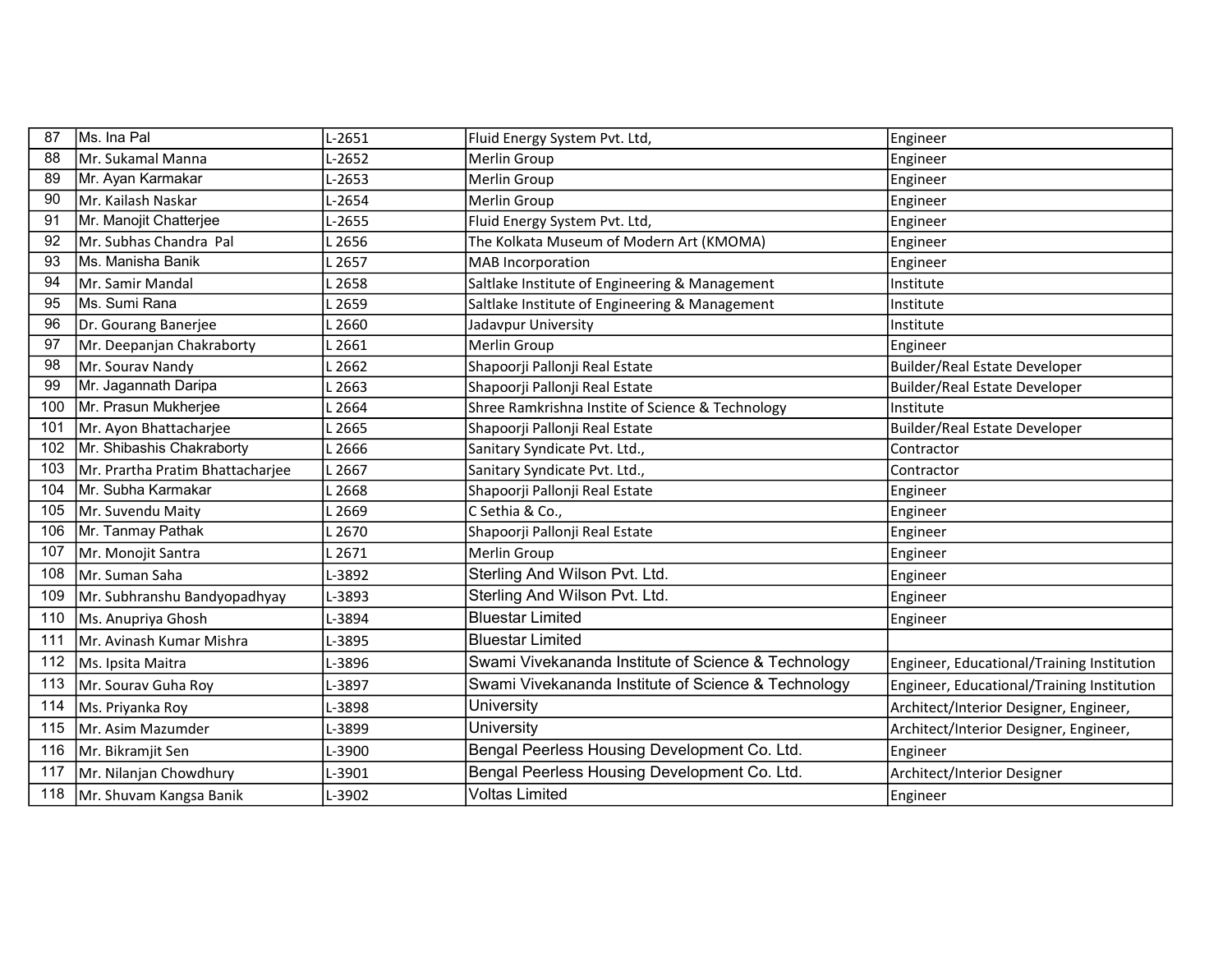| 119 | Ms. Sanchita Roy         | $-3903$            | <b>Voltas Limited</b>                               | Engineer                                   |
|-----|--------------------------|--------------------|-----------------------------------------------------|--------------------------------------------|
| 120 | Mr. Subhamoy Patra       | -3904              | Bdcon Engineers Pvt. Ltd.                           |                                            |
| 121 | Mr. Avee Mandal          | L-3905             | Bdcon Engineers Pvt. Ltd.                           |                                            |
| 122 | Mr. Babul Mukhopadhyay   | L-3906             | <b>Buildstruct Consulting Engineers</b>             | Engineer, Consultant                       |
| 123 | Mr. Sanju Dutta          | L-3907             | Bdcon Engineers Pvt. Ltd.                           | Engineer                                   |
| 124 | Mr. Manojit Poddar       | L-3908             | Sanitary Syndicate Pvt. Ltd.                        | Engineer                                   |
| 125 | Mr. Ayan Roy             | L-3909             | Swami Vivekananda Institute of Science & Technology |                                            |
| 126 | Mr. Susanta Ray          | L-3910             | CSIR - Indian Institute of Chemical Biology         | Engineer, Govt. Org.                       |
| 127 | Mr. Nilanjan Saha        | L-3911             | University                                          | Engineer, Educational/Training Institution |
| 128 | Mr. Srikanta Behera      | L-4055             | Hydraulics & Primemovers Industries                 | Trader                                     |
| 129 | Mr. Sudip Kumar Roy      | L-4082             | <b>Wisemen Services Consultant</b>                  | Consultant                                 |
|     | <b>Corporate Members</b> |                    |                                                     |                                            |
| 130 | Mr. Asis K. Ghosal       | $\overline{C}$ 113 | <b>Asian Marketing Services</b>                     | Import & Distribution of Plumbing Products |
| 131 | Mr. S.K. Roy Choudhury   | C <sub>140</sub>   | Sanitary Syndicate Pvt. Ltd                         | <b>Business</b>                            |
| 132 | Mr. Syamalenou Bagchi    | $C$ 143            | Kothari & Associates                                | <b>Civil Engineer</b>                      |
| 133 | Mr. Rajeev Jain          | $C$ 168            | Rasiwasia Impex Pvt. Ltd                            | <b>Distributor</b>                         |
| 134 | Mr. Vishal Shroff        | C 175              | Apex Trade International                            | Agent of Astral Polytechnik                |
| 135 | Mr. Nitin M. Patel       | $\overline{C}$ 226 | Ganga Motors                                        | Distributor                                |
| 136 | Mr. Sanjoy Roy           | C 227              | M.L. Roy & Co (Neycer Dept) Pvt. Ltd                | Trader                                     |
| 137 | Mr. Shibaji Roy          | C 230              | M.L. Roy & Co. Sanitations Pvt. Ltd                 | <b>Distributor</b>                         |
| 138 | Mr. Agradeep Mondal      | C 233              | Kohler India Corp. Pvt. Ltd                         | Manufacturer                               |
| 139 | Mr. Rajiv Chharia        | $\overline{C}$ 234 | Unichem Engineering Pvt. Ltd                        | Manufacturer                               |
| 140 | Mr. Dilip Kumar Palit    | $\overline{C}$ 238 | New Kenilworth Hotel Pvt. Ltd                       | Engineer                                   |
| 141 | Mr. Alokesh Biswas       | C 239              | <b>Renowned Engineers</b>                           | Manufacturer                               |
| 142 | Mr. Pijush Chakraborty   | $\overline{C}$ 246 | Ajay Industrial Corporation                         | Manufacturer                               |
| 143 | Mr. Shibaji Dutta Gupta  | C <sub>251</sub>   | <b>BDCON</b>                                        | Contractor                                 |
| 144 | Mr. Shyam Lal Agarwal    | C 324              | Karan Polymers Pvt. Ltd                             | Manufacturuer                              |
| 145 | Mr. Harsh V. Agarwal     | $\overline{C}$ 330 | Ori-Plast Ltd.                                      | Manufacturer                               |
| 146 | Mr. Anjan Kumar Mazumdar | C 342              | Aqueduct Plastics Pvt. Ltd                          | Manufacturer                               |
| 147 | Mr. Arnav Jhunjhunwala   | C 345              | <b>Alom Poly Extrusions Limited</b>                 | Manufacturer                               |
| 148 | Mr. Piyush Kedia         | C 349              | Infinity Infotech Parks Limited                     | <b>Builder</b>                             |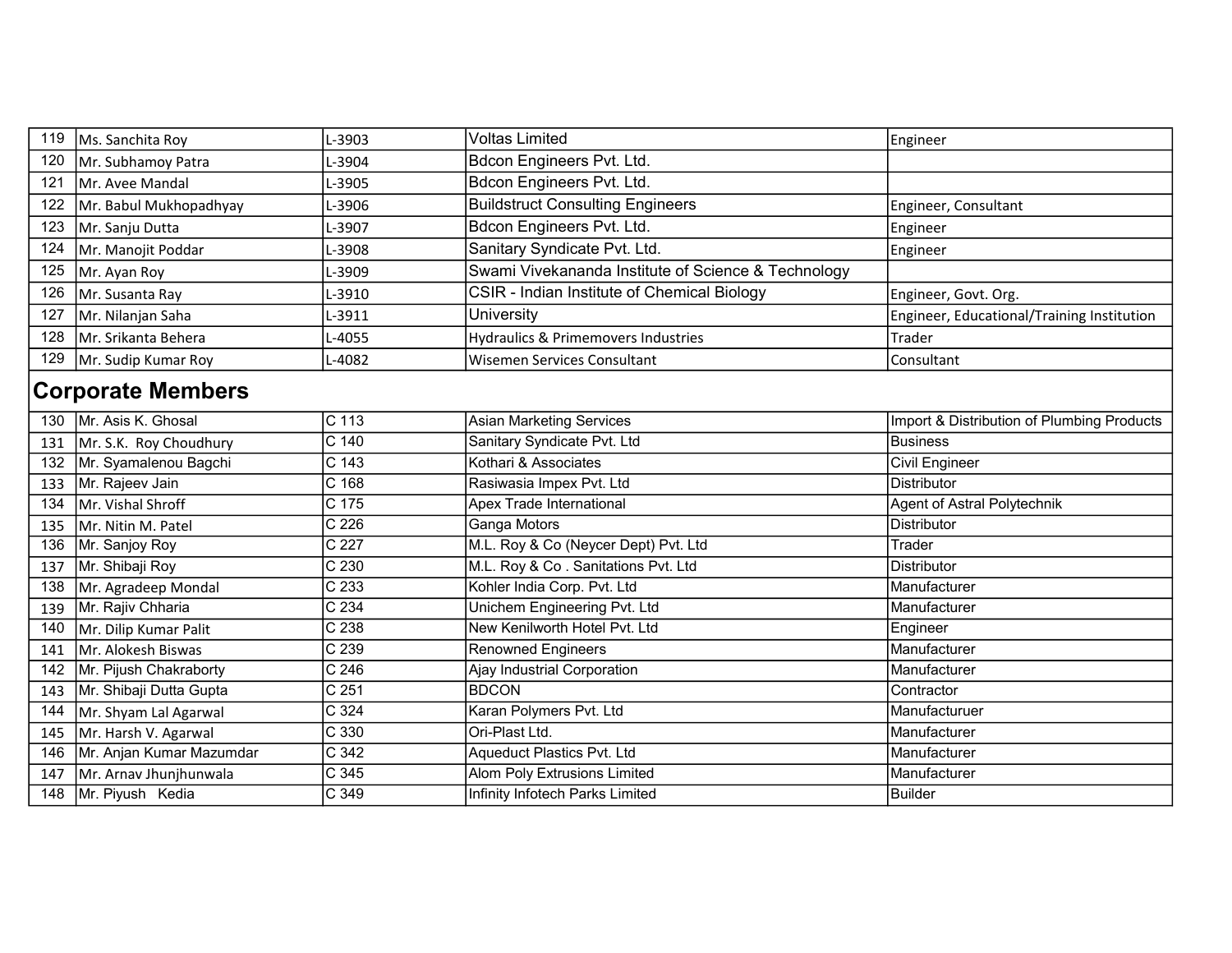| 149 | Mr. Devesh Bansal                                                                                         | C <sub>358</sub>   | <b>Skipper Limited</b>                                        | Manufacturer                         |  |  |
|-----|-----------------------------------------------------------------------------------------------------------|--------------------|---------------------------------------------------------------|--------------------------------------|--|--|
| 150 | Mr. Hemant Jain                                                                                           | C 427              | Balaji Rotomoulders Pvt. Ltd.,                                | Manufacturer                         |  |  |
|     | <b>Additional Corporate Members</b>                                                                       |                    |                                                               |                                      |  |  |
| 151 | Mr. Samir Kumar Biswas                                                                                    | AC 001             | Reliance Industries Ltd (Polymer Business)                    | Manufacturer                         |  |  |
| 152 | Mr. Vishal Sachdeva                                                                                       | <b>AC 006</b>      | Hilti India Pvt. Ltd                                          | Manufacturer                         |  |  |
| 153 | Mr. Jayanta Sinha                                                                                         | AC 010             | <b>Finolex Industries Ltd</b>                                 | Manufacturer                         |  |  |
| 154 | Mr. Surajit Banerjee                                                                                      | AC 019             | <b>VB Valves Pvt. Ltd</b>                                     | Manufacturer                         |  |  |
| 155 | Mr. Jyotirmoy Bose                                                                                        | AC 036             | <b>KSB Pumps Limited</b>                                      | Manufacturer                         |  |  |
| 156 | Mr. Sawantan Majumder                                                                                     | AC 039             | Kirloskar Brothers Limited                                    | Manufacturer                         |  |  |
| 157 | Mr. Aniruddha Thakurta                                                                                    | AC 058             | Jain Irrigation Systems Ltd                                   | Manufacturer                         |  |  |
| 158 | Mr. Mrinay Shah                                                                                           | AC 067             | Ashirvad Pipes Pvt. Ltd                                       | Manufacturer                         |  |  |
| 159 | Mrs. Zainab Rangoonwala                                                                                   | AC 075             | Lehry Instrumentation & Valves Pvt. Ltd.,                     | Manufacturer                         |  |  |
|     | <b>Institutional Member</b>                                                                               |                    |                                                               |                                      |  |  |
|     | Mr. Debashis Majumdar<br>1039<br>Salt Lake Institute of Engineering & Management Ltd.<br>160<br>Institute |                    |                                                               |                                      |  |  |
|     | <b>Professional Members</b>                                                                               |                    |                                                               |                                      |  |  |
|     | lMr. ATANU GAIN                                                                                           | PM/07/2020/01      |                                                               |                                      |  |  |
| 2   | Mr. SHABBIR WAHAB                                                                                         | PM/07/2020/10      |                                                               |                                      |  |  |
| 3   | Mr. Sanjit Kumar Acharya                                                                                  | PM/08/2020/23      |                                                               | Consultant                           |  |  |
| 4   | Mr. Samarjit Mondal                                                                                       | PM/09/2020/34      | MONDAL CONSTRUCTION COMPANY LIMITED                           | <b>Business</b>                      |  |  |
| 5   | Mr. PYARE Dulare Patel                                                                                    | PM/09/2020/39      | Phoenix Engineers                                             | <b>Business</b>                      |  |  |
| 6   | Mr. Chinmaya Rout                                                                                         | PM/02/2021/70      | <b>DR PLUMBINGS</b>                                           | Others                               |  |  |
| 7   | Mr. Prabir Roy                                                                                            | IPPL-20/01/2021/06 | NIS Management Limited                                        | <b>Facility Management</b>           |  |  |
| 8   | Mr. Rathin Chatterjee                                                                                     |                    | IPPL-20/01/2021/09  R N C Consultancy Services                | <b>Consulting Chartered Engineer</b> |  |  |
| 9   | Mr. Somnath Chkraborty                                                                                    |                    | IPPL-20/01/2021/014 NIS Management Limited                    | <b>Facility Management</b>           |  |  |
| 10  | IMr. ROCHISHNU GANGULY                                                                                    |                    | IPPL-20/01/2021/015 SUPERTECHNICIANS WATER PURIFIER PVT. LTD. | Service                              |  |  |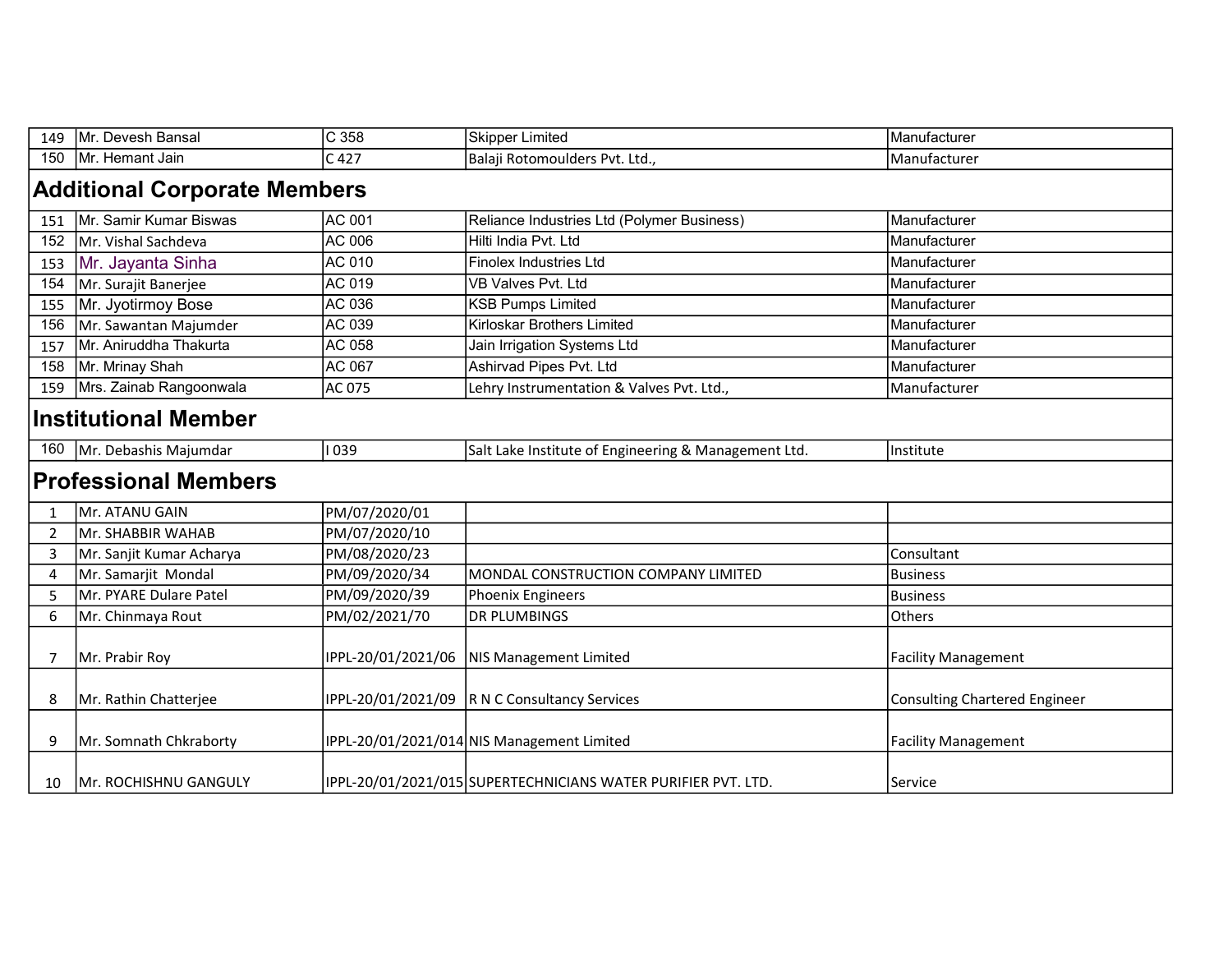| 11 | Mr. Pradipta Bhattacharya | IPPL-20/01/2021/027                   |                                                           | <b>Plumbing Engineer</b> |
|----|---------------------------|---------------------------------------|-----------------------------------------------------------|--------------------------|
|    | Mr. BINOY DEY             |                                       | IPPL-20/01/2021/050 GREEN REVOLUTION ENGINEERING SERVICES | <b>MEP ENGINEER</b>      |
| 12 |                           |                                       |                                                           |                          |
| 13 | Mr. Rahul Bagaria         |                                       | IPPL-20/01/2021/055 Rishinoxx Buildwell LLP               | Service                  |
| 14 | Mr. Navin Jhunjhunwala    |                                       | IPPL-20/01/2021/056 Rishinoxx Buildwell LLP               | Service                  |
|    |                           |                                       |                                                           |                          |
| 15 | Mr. Chinmoy Chandra       |                                       | IPPL-20/01/2021/057 Rishinoxx Buildwell LLP               | Service                  |
| 16 | Mrs. Nabanita Chakraborty |                                       | IPPL-20/01/2021/058 Rishinoxx Buildwell LLP               | Service                  |
|    |                           |                                       |                                                           |                          |
| 17 | Mr. Venkataraman M K      |                                       | IPPL-20/01/2021/059 Rishinoxx Buildwell LLP               | Service                  |
| 18 | Mr. SUSHOVAN MAITY        | IPPL-20/01/2021/068 VINAYAK GROUP     |                                                           | <b>CIVIL ENGINEER</b>    |
|    |                           |                                       |                                                           |                          |
| 19 | Mr. Samudra Sengupta      | IPPL-20/01/2021/081 MAB Incorporation |                                                           | Engineer                 |
|    | Mr. Subhajit Ghosh        |                                       |                                                           |                          |
| 20 |                           | IPPL-                                 | IPPL-20/01/2021/095 Merlin Projects Limited               | Engineering              |
| 21 | Mr. Ratan Basumatari      | 20/01/2021/0103                       | <b>ABI Pool Solutions</b>                                 | <b>Business</b>          |
|    |                           | IPPL-                                 |                                                           |                          |
| 22 | Mr. Ajoy Kumar Mishra     | 20/01/2021/0105                       | <b>OWSSB</b>                                              | Govt Job                 |
|    |                           | IPPL-                                 |                                                           |                          |
| 23 | Mr. KAMAL DHAR            | 20/01/2021/0147                       | <b>MERLIN PROJECTS LTD</b>                                | <b>CIVIL ENGINEER</b>    |
|    |                           | IPPL-                                 |                                                           |                          |
| 24 | Mr. Dhimoy Chatterjee     | 20/01/2021/0148                       | Pioneer Enterprise                                        | Civil Engineer           |
|    |                           | IPPL-                                 |                                                           |                          |
| 25 | Mr. Gopal Agrawal         | 20/01/2021/0151                       | Vasuki Engg. & Marketing Co.                              | <b>Business</b>          |
|    |                           | IPPL-                                 |                                                           |                          |
| 26 | Mr. ANIMESH PRABHANSHU    | 20/01/2021/0155                       | SHRISTI HOTEL PVT LTD                                     | <b>SERVICE</b>           |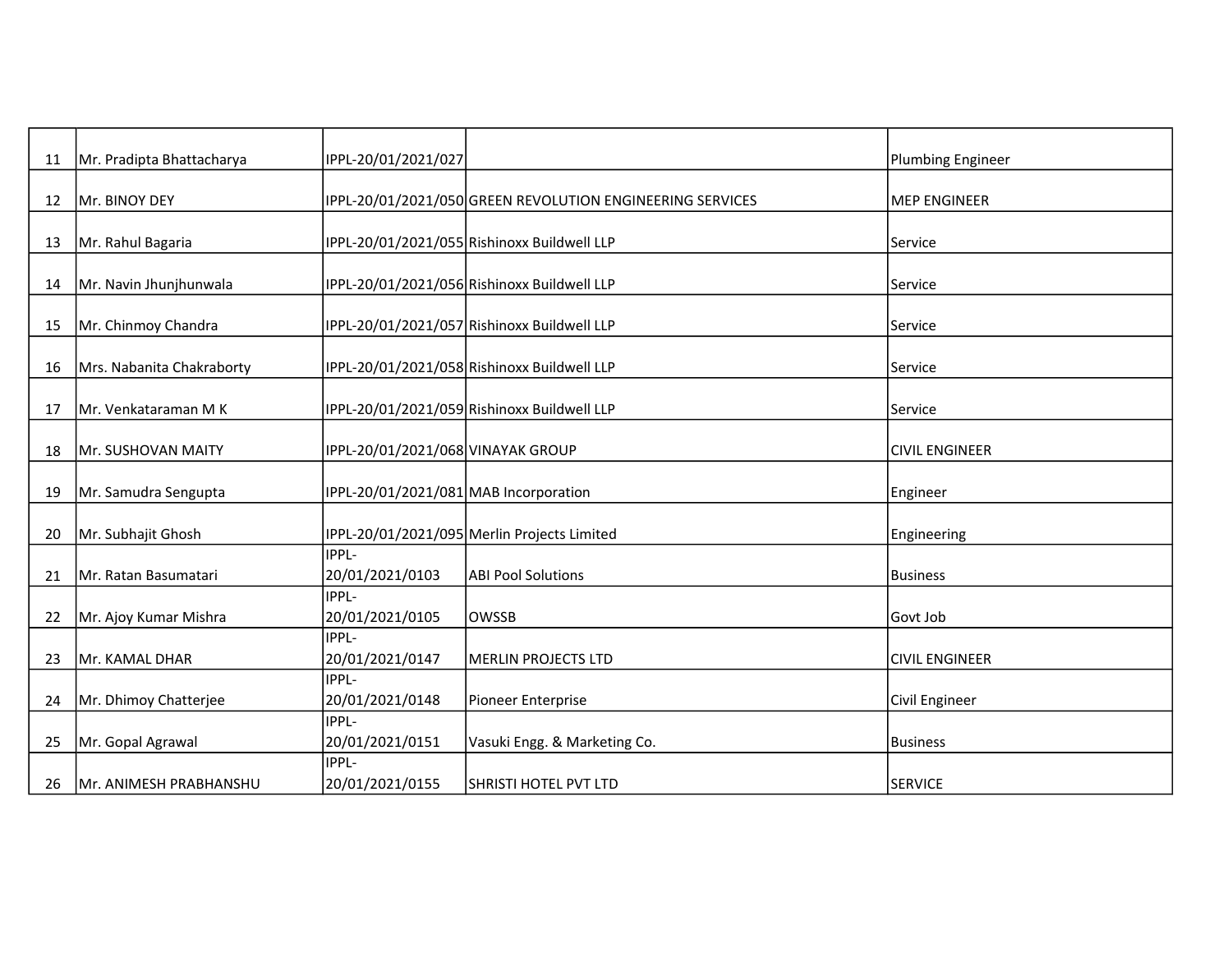|    |                          | IPPL-           |                                      |                                   |
|----|--------------------------|-----------------|--------------------------------------|-----------------------------------|
| 27 | Ms. Asmita Chakraborty   | 20/01/2021/0166 | Blue Star Ltd                        | Engineer                          |
|    |                          | IPPL-           |                                      |                                   |
| 28 | Mr. Souvik Das           | 20/01/2021/0249 | Wilo Mather & Platt,                 | Service                           |
|    |                          | IPPL-           |                                      |                                   |
| 29 | Mr. ARGHA SARKAR         | 20/01/2021/0170 | <b>ATECHNO TASK</b>                  | <b>ENGINEER</b>                   |
|    |                          | IPPL-           |                                      |                                   |
| 30 | Mrs. Smrutirekha Mohanty | 20/01/2021/0172 | Govt. of Odisha                      | Engineering                       |
|    |                          | IPPL-           |                                      |                                   |
| 31 | Mr. MARUTTA ADHIKARI     | 20/01/2021/0177 | <b>S&amp;IB SERVICES PVT LTD</b>     | <b>SERVICE</b>                    |
|    |                          | IPPL-           |                                      |                                   |
| 32 | Mr. GOUTAM DAS           | 20/01/2021/0188 | <b>SOUTH POINT EDUCATION SOCIETY</b> | <b>CIVIL</b>                      |
|    |                          | IPPL-           |                                      |                                   |
| 33 | Mr. MOHSIN ALAM          | 20/01/2021/0197 | SOUTH POINT SCHOOL                   | <b>MEP ENGINEER</b>               |
|    |                          | IPPL-           |                                      | PLUMBING AND FIRE FIGHTING DESIGN |
| 34 | Mr. MD FAIZAN KHURSHID   | 20/01/2021/0209 | RAMBOLL INDIA                        | <b>ENGINEER</b>                   |
|    |                          | IPPL-           |                                      |                                   |
| 35 | Mr. Subhasis Sarkar      | 20/01/2021/0273 | Bengal NRI Complex                   | Service                           |
|    |                          | IPPL-           |                                      |                                   |
| 36 | Mr. Rintu Santra         | 20/01/2021/0274 | Shivam Enterprise                    | <b>Business</b>                   |
|    |                          | IPPL-           |                                      |                                   |
| 37 | Ms Arpita Roy            | 20/01/2021/0275 | Euclidean Design Studios             | Service                           |
|    |                          | IPPL-           |                                      |                                   |
| 38 | Ms Somali Ray            | 20/01/2021/0276 | Euclidean Design Studios             | <b>Business</b>                   |
|    |                          | <b>IPPL-</b>    |                                      |                                   |
| 39 | Mr. Arijit Sen           | 20/01/2021/0277 | Euclidean Design Studios             | Service                           |
|    |                          | IPPL-           |                                      |                                   |
| 40 | Mr. Debasis Bag          | 20/01/2021/0285 | Grundfos Pumps India Pvt Ltd.,       | Service                           |
|    |                          | IPPL-           |                                      |                                   |
| 41 | Mr. Bibhu Prasad Sahu    | 20/01/2021/0290 | Disti & Co                           | Business                          |
|    |                          | IPPL-           |                                      |                                   |
| 42 | Mr. RANJIT SHAH          | 20/01/2021/0303 | lKASHYAP ENGINEERING & CONSULTANT    | <b>FIRE FIGHTING BUSINESS</b>     |